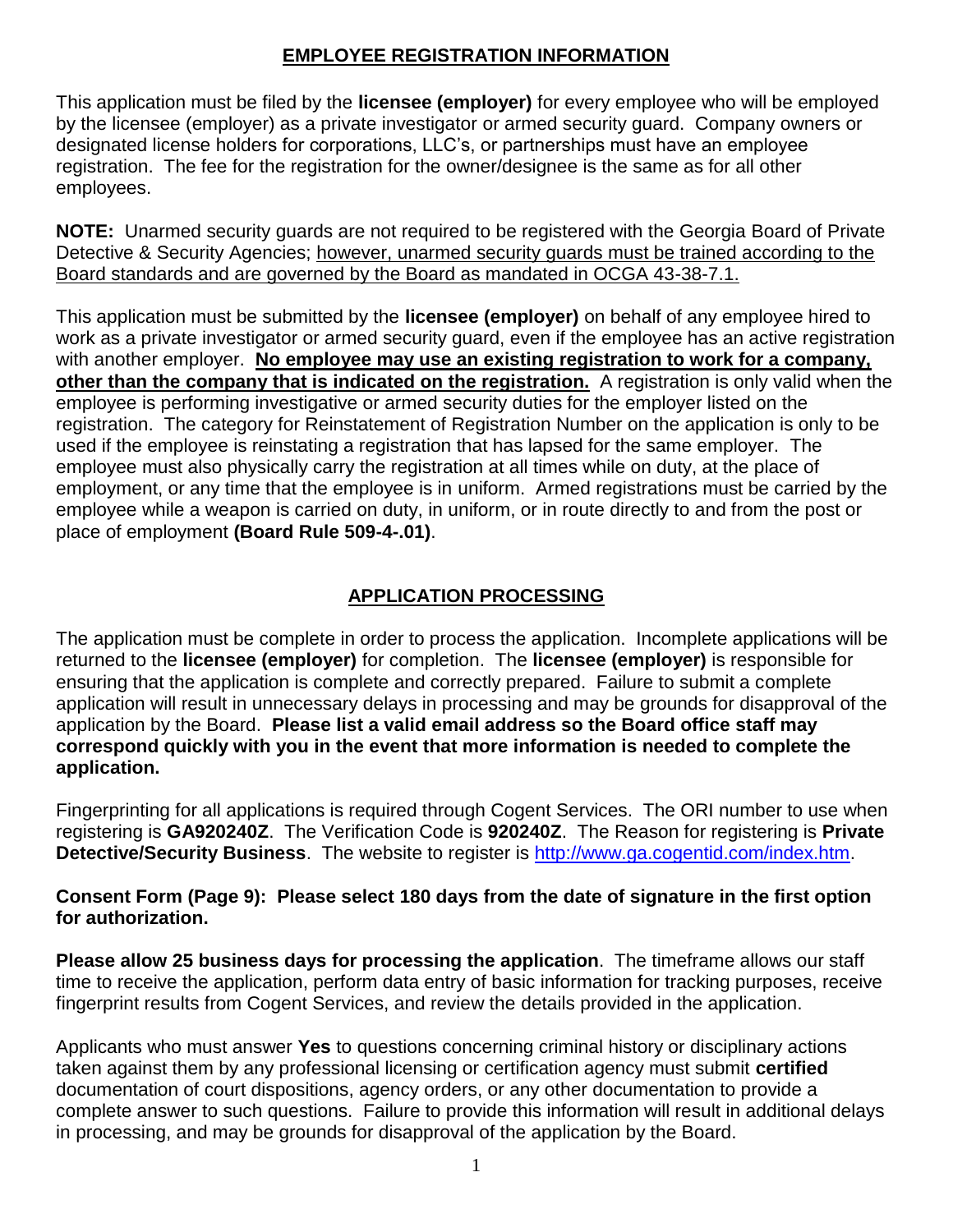#### **GEORGIA BOARD OF PRIVATE DETECTIVE & SECURITY AGENCIES**

#### **FEE SCHEDULE**

### **ALL APPLICATION FEES ARE NON-REFUNDABLE**

#### **COMPANY LICENSURE FEES**

| <b>INITIAL</b>           | <b>APPLICATION</b> | <b>LICENSE</b> | <b>TOTAL</b> |
|--------------------------|--------------------|----------------|--------------|
| <b>LICENSURE</b>         | FEE                | FEE            | FEE          |
| <b>Detective Company</b> | \$100.00           | \$300.00       | \$400.00     |
| <b>Security Company</b>  | \$100.00           | \$500.00       | \$600.00     |
| Detective & Security     |                    |                |              |
| Company                  | \$100.00           | \$700.00       | \$800.00     |

| <b>ADDITIONAL COMPANY FEES</b>                                         |                   |  |  |  |
|------------------------------------------------------------------------|-------------------|--|--|--|
| <b>Replacement Fee for Lost or Destroyed License</b>                   | \$25.00           |  |  |  |
| <b>Application Fee for Change of Company Name (Change in ownership</b> | \$25.00           |  |  |  |
| structure, such as from a sole proprietorship to a partnership or      | per license       |  |  |  |
| corporation, requires a new application and licensing fees.)           | & employee        |  |  |  |
|                                                                        | registration card |  |  |  |
|                                                                        | reprinted         |  |  |  |
| Application Fee for Change of Address (Change of address requires an   | \$25.00           |  |  |  |
| updated bond or certificate of liability insurance, indicating the new | per license       |  |  |  |
| address.)                                                              | & employee        |  |  |  |
|                                                                        | registration card |  |  |  |
|                                                                        | reprinted         |  |  |  |
| <b>Renewal Fee - Detective Company</b>                                 | \$300.00          |  |  |  |
| Late Renewal Fee – Detective Company                                   | \$400.00          |  |  |  |
| <b>Reinstatement Fee – Detective Company</b>                           | \$450.00          |  |  |  |
| <b>Renewal Fee - Security Company</b>                                  | \$500.00          |  |  |  |
| Late Renewal Fee – Security Company                                    | \$600.00          |  |  |  |
| <b>Reinstatement Fee – Security Company</b>                            | \$750.00          |  |  |  |
| <b>Renewal Fee - Detective &amp; Security Company</b>                  | \$700.00          |  |  |  |
| Late Renewal Fee - Detective & Security Company                        | \$800.00          |  |  |  |
| <b>Reinstatement Fee – Detective &amp; Security Company</b>            | \$1050.00         |  |  |  |

### **EMPLOYEE REGISTRATION FEES**

| <b>Unarmed Detective Employees</b>                   | \$45.00 |
|------------------------------------------------------|---------|
| <b>Armed Detective Employees</b>                     | \$70.00 |
| <b>Armed Security Guard Employees</b>                | \$70.00 |
| <b>Armed Detective/Security Guard Employees</b>      | \$70.00 |
| <b>Renewal Fee – All Employee Registrations</b>      | \$65.00 |
| Late Renewal Fee - All Employee Registrations        | \$80.00 |
| Fee for Additional Weapon, or Change of Weapon Type  | \$25.00 |
| <b>Replacement Fee for Lost or Destroyed License</b> | \$25.00 |

#### **TRAINING INSTRUCTOR FEES**

| <b>Certification of Training Instructor Fee</b>      | \$100.00 |
|------------------------------------------------------|----------|
| <b>Renewal Fee</b>                                   | \$100.00 |
| <b>Late Renewal Fee</b>                              | \$150.00 |
| <b>Replacement Fee for Lost or Destroyed License</b> | \$25.00  |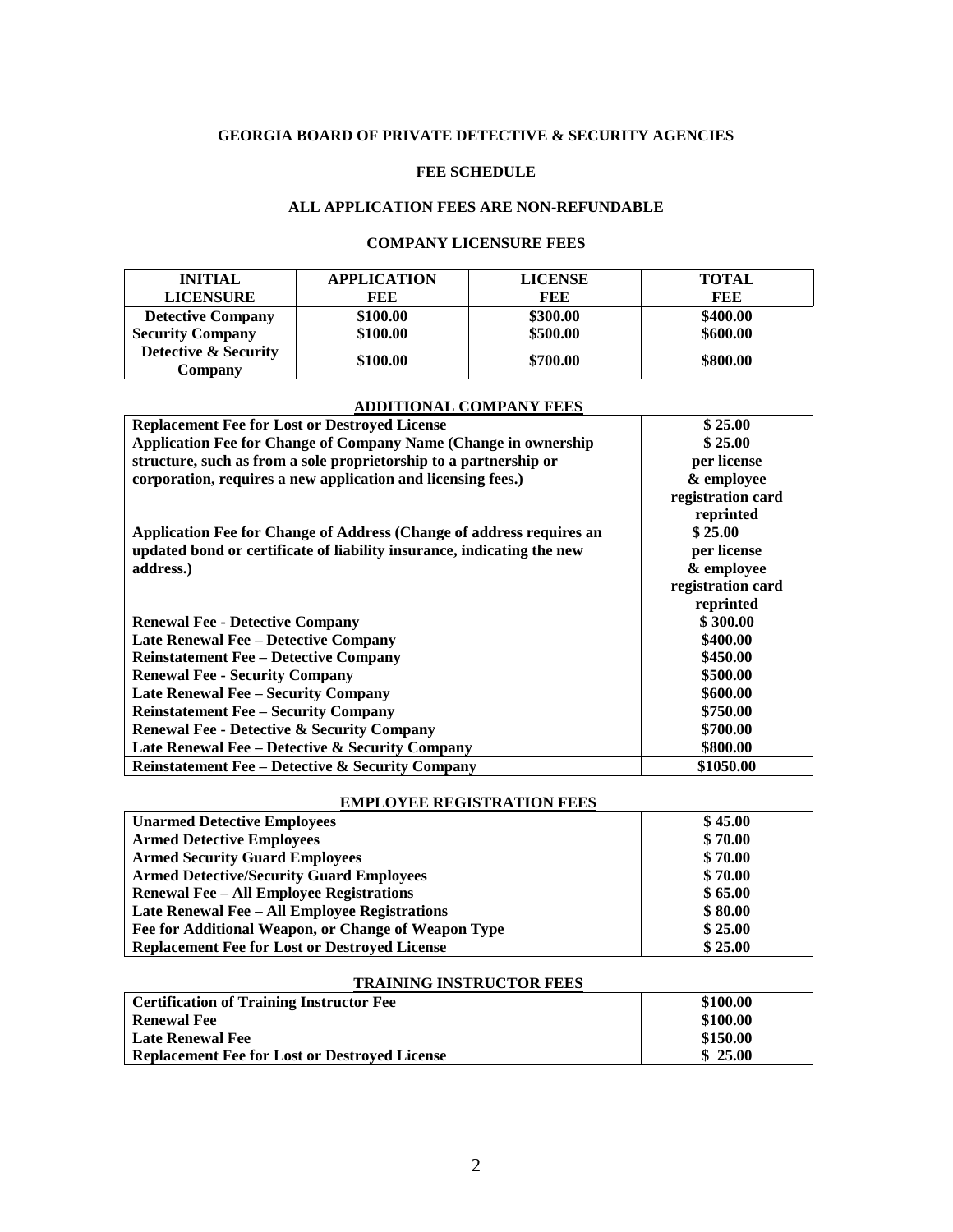| <b>GEORGIA BOARD OF PRIVATE DETECTIVES</b> |
|--------------------------------------------|
| <b>&amp; SECURITY AGENCIES</b>             |
| <b>237 COLISEUM DRIVE</b>                  |
| <b>MACON, GA 31217</b>                     |
| <b>TELEPHONE 478.207.2440</b>              |
| www.sos.ga.gov/plb/detective               |

| <b>DO NOT WRITE IN THIS SECTION</b> |
|-------------------------------------|
| RECEIPT $#$                         |
| <b>AMOUNT</b>                       |
| <b>APPLICANT#</b>                   |
| INITIAL DATE                        |
|                                     |

# **APPLICATION FOR EMPLOYEE REGISTRATION**

| TYPE OF WEAPON APPLIED FOR (CHECK ALL THAT APPLY):<br>NO WEAPON**THIS DESIGNATION ONLY APPLIES TO PRIVATE DETECTIVE EMPLOYEES                                                                                               |                                           |                                 |              |                         |                            |
|-----------------------------------------------------------------------------------------------------------------------------------------------------------------------------------------------------------------------------|-------------------------------------------|---------------------------------|--------------|-------------------------|----------------------------|
| <b>SHOTGUN</b><br><b>EXPOSED</b><br>** REQUIRES WRITTEN REQUEST FROM EMPLOYER, DETAILING DUTIES                                                                                                                             | $***$<br><b>CONCEALED **</b>              |                                 |              |                         |                            |
| <b>TYPE OF REGISTRATION APPLIED FOR:</b><br>PRIVATE DETECTIVE EMPLOYEE                                                                                                                                                      | PRIVATE SECURITY GUARD<br><b>EMPLOYEE</b> |                                 |              | <b>EMPLOYEE</b>         | PRIVATE DETECTIVE/SECURITY |
| <b>IN-HOUSE DETECTIVE</b><br><b>EMPLOYEE</b>                                                                                                                                                                                | <b>EMPLOYEE</b>                           | IN-HOUSE SECURITY GUARD         |              | <b>REINSTATEMENT OF</b> | <b>REGISTRATION #</b>      |
| <b>EMPLOYEE NAME:</b>                                                                                                                                                                                                       |                                           |                                 |              |                         |                            |
| <b>FIRST</b>                                                                                                                                                                                                                | <b>MIDDLE</b>                             |                                 | <b>LAST</b>  |                         | SUFFIX (JR, SR, ETC)       |
| *THIS INFORMATION IS AUTHORIZED TO BE OBTAINED &<br>DISCLOSED TO STATE & FEDERAL AGENCIES PURSUANT TO                                                                                                                       |                                           | PLACE OF BIRTH:                 |              |                         |                            |
| O.C.G.A. § 19-11-1 & O.C.G.A. § 20-3-295, 42 U.S.C.A. § 551 & 20<br>U.S.C.A. § 1001.                                                                                                                                        |                                           | <b>CITY</b>                     |              | <b>STATE OR COUNTRY</b> |                            |
| I AM A U S CITIZEN                                                                                                                                                                                                          |                                           | DATE OF BIRTH : $\frac{1}{2}$ / |              |                         |                            |
| I AM NOT A U S CITIZEN, BUT AM A QUALIFIED<br>ALIEN UNDER THE FEDERAL IMMIGRATION &<br>NATURALIZATION ACT, & I AM LAWFULLY PRESENT IN<br>THE UNITED STATES. (COMPLETE & SUBMIT ATTACHED<br>FORM WITH COPY OF DOCUMENTATION) |                                           | <b>GENDER</b>                   |              | : MALE                  | <b>FEMALE</b>              |
| <b>RESIDENCE ADDRESS</b> (P.O. BOX NOT ACCEPTABLE)                                                                                                                                                                          |                                           |                                 |              |                         |                            |
| <b>STREET</b>                                                                                                                                                                                                               | <b>CITY</b>                               | <b>COUNTY</b>                   | <b>STATE</b> |                         | ZIP CODE TELEPHONE         |
| <b>EMAIL ADDRESS</b> (TO BE USED FOR NOTIFICATIONS FROM THE BOARD)                                                                                                                                                          |                                           |                                 |              |                         |                            |
|                                                                                                                                                                                                                             |                                           |                                 |              |                         | LICENSE NO.                |
| MAILING ADDRESS OF COMPANY (FOR MAILING LICENSE & RENEWAL NOTICE. WILL APPEAR ON LICENSE & ONLINE)                                                                                                                          |                                           |                                 |              |                         |                            |
| STREET OR P.O. BOX                                                                                                                                                                                                          | <b>CITY</b>                               | <b>COUNTY</b>                   |              | STATE ZIP CODE          | <b>TELEPHONE</b>           |

**COMPANY EMAIL ADDRESS** (TO BE USED FOR NOTIFICATIONS FROM THE BOARD)

\_\_\_\_\_\_\_\_\_\_\_\_\_\_\_\_\_\_\_\_\_\_\_\_\_\_\_\_\_\_\_\_\_\_\_\_\_\_\_\_\_\_\_\_\_\_\_\_\_\_\_\_\_\_\_\_\_\_\_\_\_\_\_\_\_\_\_\_\_\_\_\_\_\_\_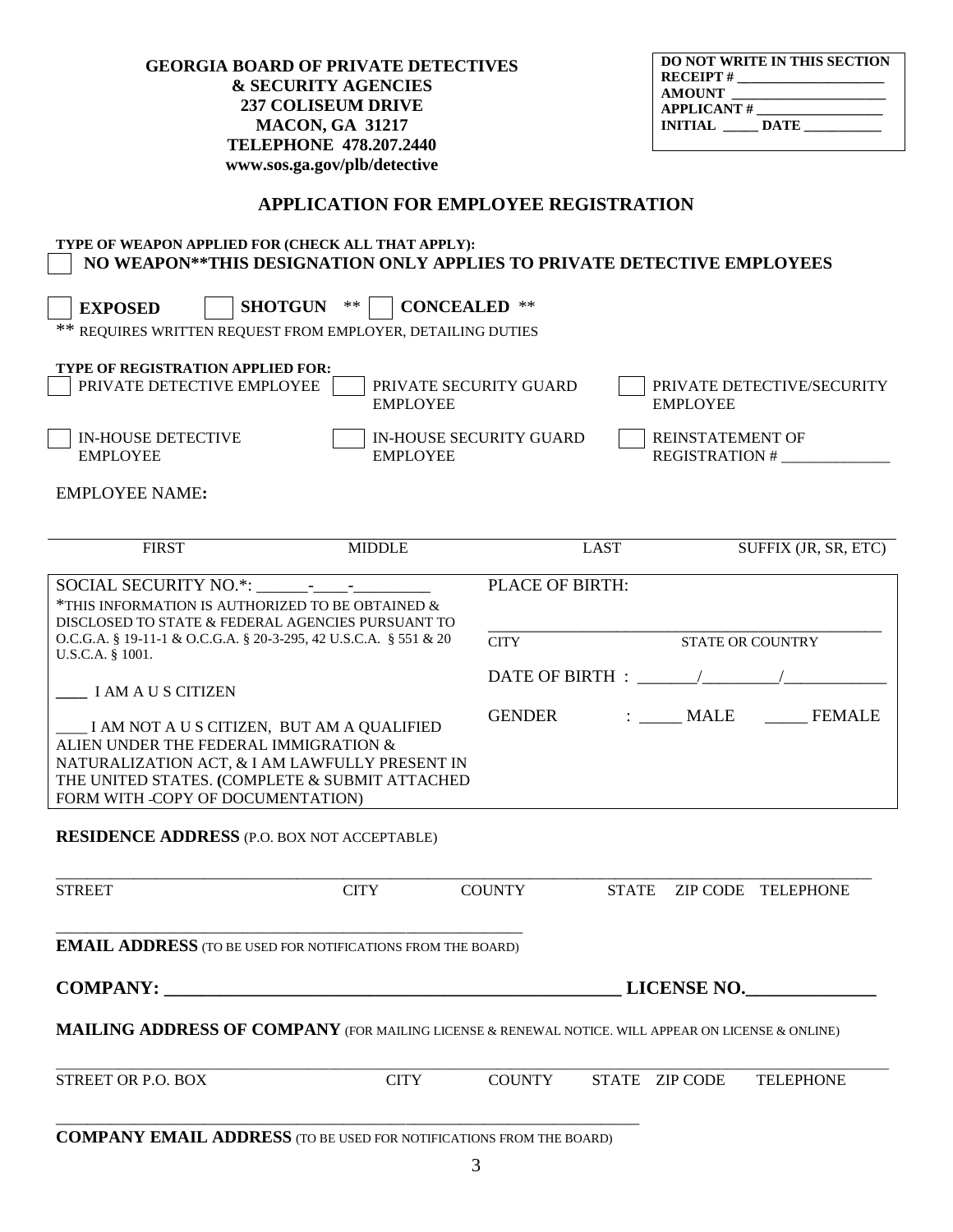# **DOCUMENTATION TO DETERMINE QUALIFIED ALIEN STATUS**

# **\*\*(SUBMIT THIS PAGE ONLY IF YOU CHECKED THAT YOU ARE NOT A US CITIZEN ON PAGE 1)\*\***

### **Please check the box which applies to your status. You must provide copies of the required documentation as an attachment to this form.**

#### **Alien Lawfully Admitted for Permanent Residence:**

- INS Form I-551 (Alien Registration Receipt Card, commonly known as a "green card"

- Unexpired Temporary I-551 stamp in foreign passport or on INS Form I-94

#### **Asylee:**

- \_\_\_\_ INS Form I-94 annotated with stamp showing admission under §208 of the INA
- \_\_\_\_\_ INS Form I-688B (Employment Authorization Card) annotated "27a.12(a) (5)"
- \_\_\_\_\_ INS Form I-766 (Employment Authorization Document) annotated "A5"
- **\_\_\_\_** Grant letter from the asylum office of INS
- Order of an immigration judge granting asylum

#### **Refugee:**

- \_\_\_\_\_ INS Form I-94 annotated with stamp showing admission under §207 of the INA
- \_\_\_\_\_ INS Form I-688B (Employment Authorization Card) annotated "274a.12 (a) (3)
- \_\_\_\_\_ INS Form I-766 (Employment Authorization Document) annotated "A3"
- INS Form I-571 (Refugee Travel Document)

# **Alien Paroled Into the U.S. for at Least One Year:**

- INS Form I-94 with stamp showing admission for at least one year under §212(d) (5) of the INA

## **Alien Whose Deportation or Removal Was Withheld:**

- \_\_\_\_\_ INS Form I-688B (Employment Authorization Card) annotated "274a.12 (a) (10)
- \_\_\_\_\_ INS Form I-766 (Employment Authorization Document) annotated "A10"
- Order from an immigration judge showing deportation withheld under §241 (b) (3) of the INA

### **Alien Granted Conditional Entry:**

- \_\_\_\_\_ INS Form I-94 with stamp showing admission under §203 (a) (7) of the INA
- \_\_\_\_\_ INS Form I-688B (Employment Authorization Card) annotated "274a.12 (1) (3)
- \_\_\_\_\_ INS Form I-766 (Employment Authorization Document) annotated "A3"

### **Cuban/Haitian Entrant:**

|             | - INS Form I-551 (Alien Registration Receipt Card, commonly known as a "green card") | with the code CU6, |
|-------------|--------------------------------------------------------------------------------------|--------------------|
| CU7, or CH6 |                                                                                      |                    |

- \_\_\_\_\_ Unexpired temporary I-551 stamp in foreign passport or on INS Form I-94 with the code CU6 or CU7
	- INS Form I-94 with stamp showing parole as "Cuba/Haitian Entrant" under §212(d) (5) of the INA

# **Alien Who Has Been Battered or Subjected to Extreme Cruelty:**

**ICCL** - INS petition and appropriate supporting documentation

\_\_\_\_\_\_\_\_\_\_\_\_\_\_\_\_\_\_\_\_\_\_\_\_\_\_\_\_\_\_\_\_\_\_\_ Name of Applicant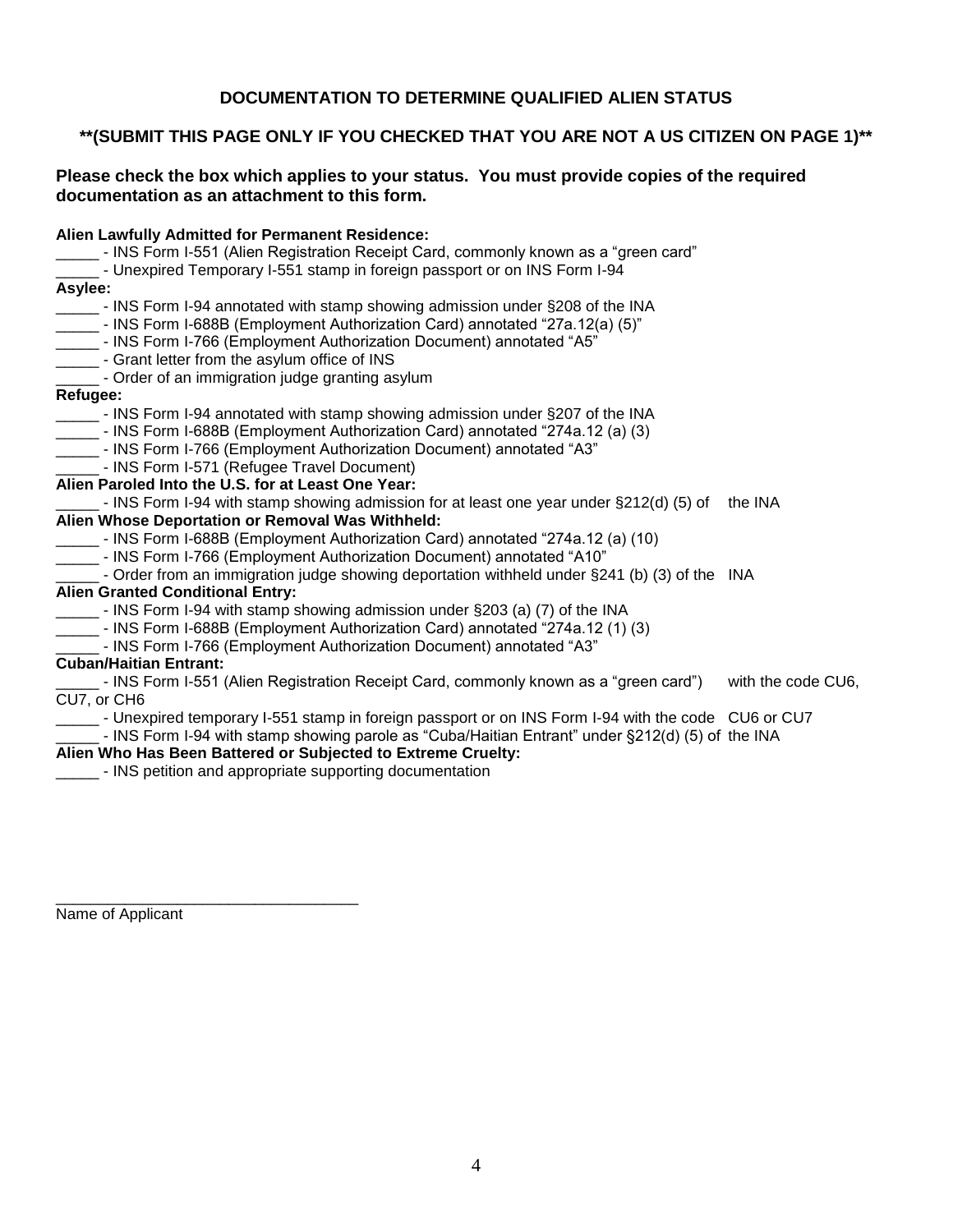# **BACKGROUND INVESTIGATION QUESTIONNAIRE**

As part of a background investigation to determine your suitability for the issuance of a registration by the Georgia Board of Private Detective & Security Agencies, you are required to answer the following questions. If you answer "Yes" to any questions, give a brief explanation of your answer, including dates and places of arrest(s) &/or conviction(s) **with documentation**. Attach additional pages, if necessary. **Convictions will require certified copies of final court dispositions to be included with this application. Failure to provide final dispositions will delay consideration of your application.**

| Are there currently any charges pending against you for a criminal offense?                                                                                                                                    | <b>YES</b><br>NO             |
|----------------------------------------------------------------------------------------------------------------------------------------------------------------------------------------------------------------|------------------------------|
| Are you under indictment or information in any court for a felony, or any other crime, for<br>which a judge could imprison you for more than one year?                                                         | <b>YES</b><br>N <sub>O</sub> |
| Have you been convicted in any court of a felony, or any other crime, for which the judge<br>could have imprisoned you for more than one year, even if you received a shorter sentence<br>including probation? | <b>YES</b><br>NO.            |
| Have you ever entered a plea pursuant to the provisions of the "Georgia First Offender<br>Act", or any other first offender act? You must respond "Yes", if you pled and                                       | <b>YES</b><br>N <sub>O</sub> |
|                                                                                                                                                                                                                | YES<br>N <sub>O</sub>        |
| Are you an unlawful user of, or addicted to, marijuana, or any depressant, stimulant, or<br>narcotic drug, or any other controlled substance? _______________________________                                  | <b>YES</b><br>N <sub>O</sub> |
| Have you ever been adjudicated mentally defective (which includes having been<br>adjudicated incompetent to manage your own affairs), or have you ever been committed to<br>a mental institution?              | <b>YES</b><br>NO             |
| Have you been discharged from the Armed Forces under dishonorable conditions?                                                                                                                                  | <b>YES</b><br>N <sub>O</sub> |
| Are you subject to a court order restraining you from harassing, stalking, or threatening<br>your child or an intimate partner or child of such partner?                                                       | <b>YES</b><br>NO             |
| Have you been convicted in any court of a misdemeanor crime of domestic violence?                                                                                                                              | YES<br>NO                    |
| Have you ever renounced your United States citizenship?                                                                                                                                                        | <b>YES</b><br>NO             |
| Are you an alien illegally in the United States? ________________________________                                                                                                                              | <b>YES</b><br>NO             |
| Have you, or any company in which you are or were a principal, ever been the subject of<br>an investigation or litigation that was conducted by a federal, state, or local agency?                             | <b>YES</b><br>N <sub>O</sub> |

\_\_\_\_\_\_\_\_\_\_\_\_\_\_\_\_\_\_\_\_\_\_\_\_\_\_\_\_\_\_\_\_\_\_\_\_\_\_\_\_\_\_\_\_\_\_\_\_\_\_\_\_\_\_\_\_\_\_\_\_\_\_\_\_\_\_\_\_\_\_\_\_\_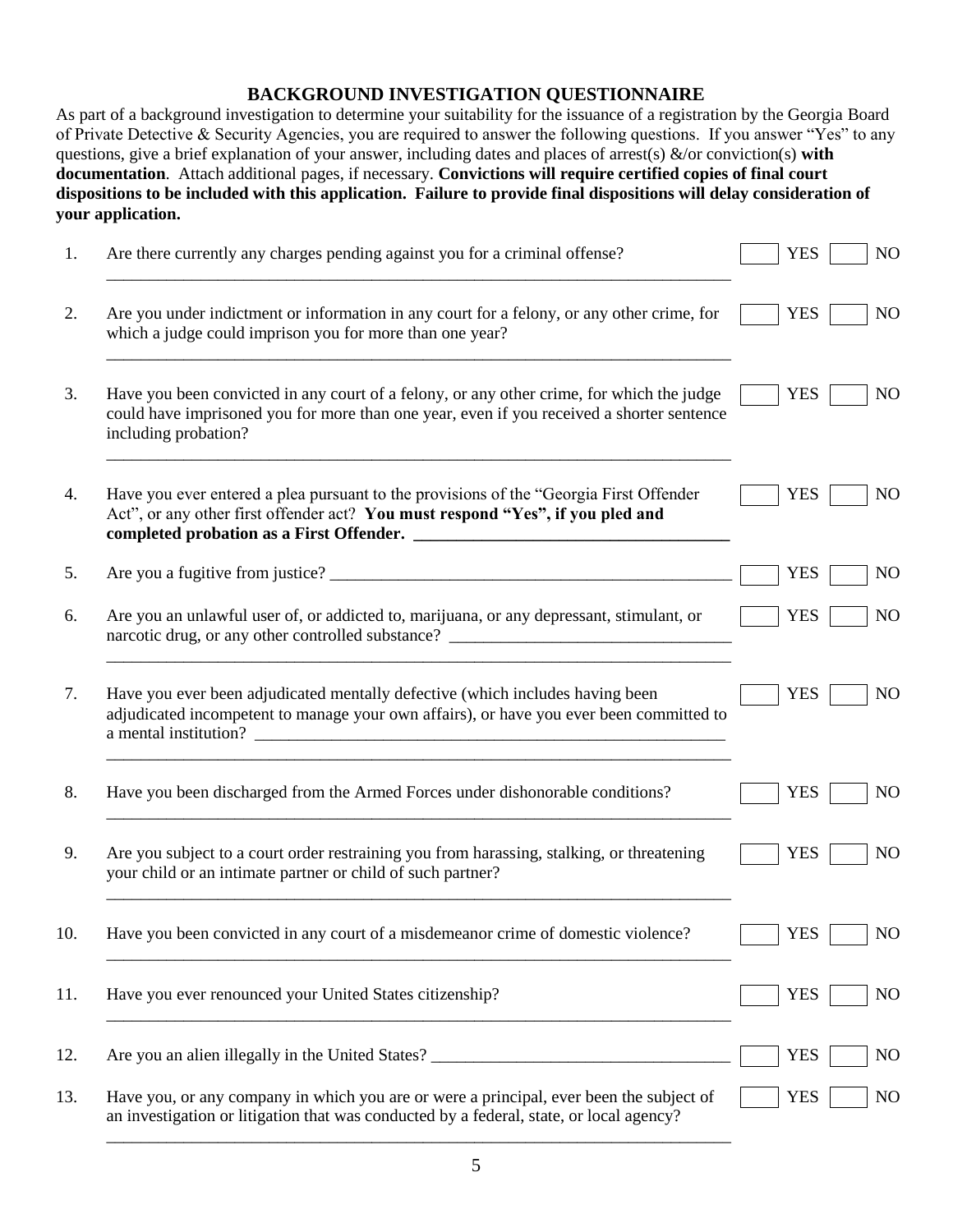| 14. | Have you ever had a professional license or certification revoked, suspended, or modified<br>for any reason? $\frac{1}{\sqrt{1-\frac{1}{2}}\left(\frac{1}{2}-\frac{1}{2}\right)}$                                                                                                           | <b>YES</b> | N <sub>O</sub> |
|-----|---------------------------------------------------------------------------------------------------------------------------------------------------------------------------------------------------------------------------------------------------------------------------------------------|------------|----------------|
| 15. | Have you ever been reprimanded, placed on probation, or otherwise disciplined by a<br>professional licensing or certification body? __________________________________                                                                                                                      | <b>YES</b> | N <sub>O</sub> |
| 16. | Have you ever been disciplined or cited for a breach of ethics or unprofessional conduct?                                                                                                                                                                                                   | <b>YES</b> | N <sub>O</sub> |
| 17. | Have you ever resigned or been discharged from any position with criminal or<br>administrative charges pending against you?                                                                                                                                                                 | <b>YES</b> | NO.            |
| 18. | Have you ever been prohibited from doing business with the State of Georgia, the United<br>States Government, or any local or state government? ____________________________                                                                                                                | <b>YES</b> | N <sub>O</sub> |
| 19. | Have you ever been registered with a licensed company as a private detective or security<br>guard employee in this state? If so, list registration number, company, and approximate<br>date of registration:                                                                                | <b>YES</b> | NO.            |
| 20. | Have you completed the required basic training for this registration? Submit a copy of the<br>completion certificate. If you cannot provide a copy, submit a letter to the Board<br>detailing when you completed the training; otherwise, you will be required to<br>complete the training. | <b>YES</b> | N <sub>O</sub> |

# **AFFIDAVIT**

I Hereby swear or affirm that the answers to the Background Investigation Questionnaire are true, complete, and correct. I understand that making a false or misleading statement on this form is a crime and may result in criminal prosecution and in my being denied a registration from the Georgia Board of Private Detective & Security Agencies.

STATE OF GEORGIA COUNTY OF \_\_\_\_\_\_\_\_\_\_\_\_\_\_\_\_\_\_\_\_\_\_\_\_\_\_\_\_\_\_\_\_\_\_\_ \_\_\_\_\_\_\_\_\_\_\_\_\_\_\_\_\_\_\_\_\_\_\_\_\_\_\_\_\_\_\_\_\_\_\_\_\_\_\_\_\_\_\_\_\_\_

SIGNATURE OF THE APPLICANT

SUBSCRIBED AND SWORN TO BEFORE ME THIS

\_\_\_\_\_\_\_\_ DAY OF \_\_\_\_\_\_\_\_\_\_\_\_\_\_\_\_\_\_\_\_\_, \_\_\_\_\_\_\_\_\_ PRINT NAME

\_\_\_\_\_\_\_\_\_\_\_\_\_\_\_\_\_\_\_\_\_\_\_\_\_\_\_\_\_\_\_\_\_\_\_\_\_\_\_\_\_\_\_\_\_\_\_ \_\_\_\_\_\_\_\_\_\_\_\_\_\_\_\_\_\_\_\_\_\_\_\_\_\_\_\_\_\_\_\_\_\_\_\_\_\_\_\_\_\_\_\_\_\_ NOTARY PUBLIC MY COMMISSION EXPIRES: \_\_\_\_\_\_\_\_\_\_\_\_\_\_\_\_\_\_\_\_\_

\_\_\_\_\_\_\_\_\_\_\_\_\_\_\_\_\_\_\_\_\_\_\_\_\_\_\_\_\_\_\_\_\_\_\_\_\_\_\_\_\_\_\_\_\_\_

DATE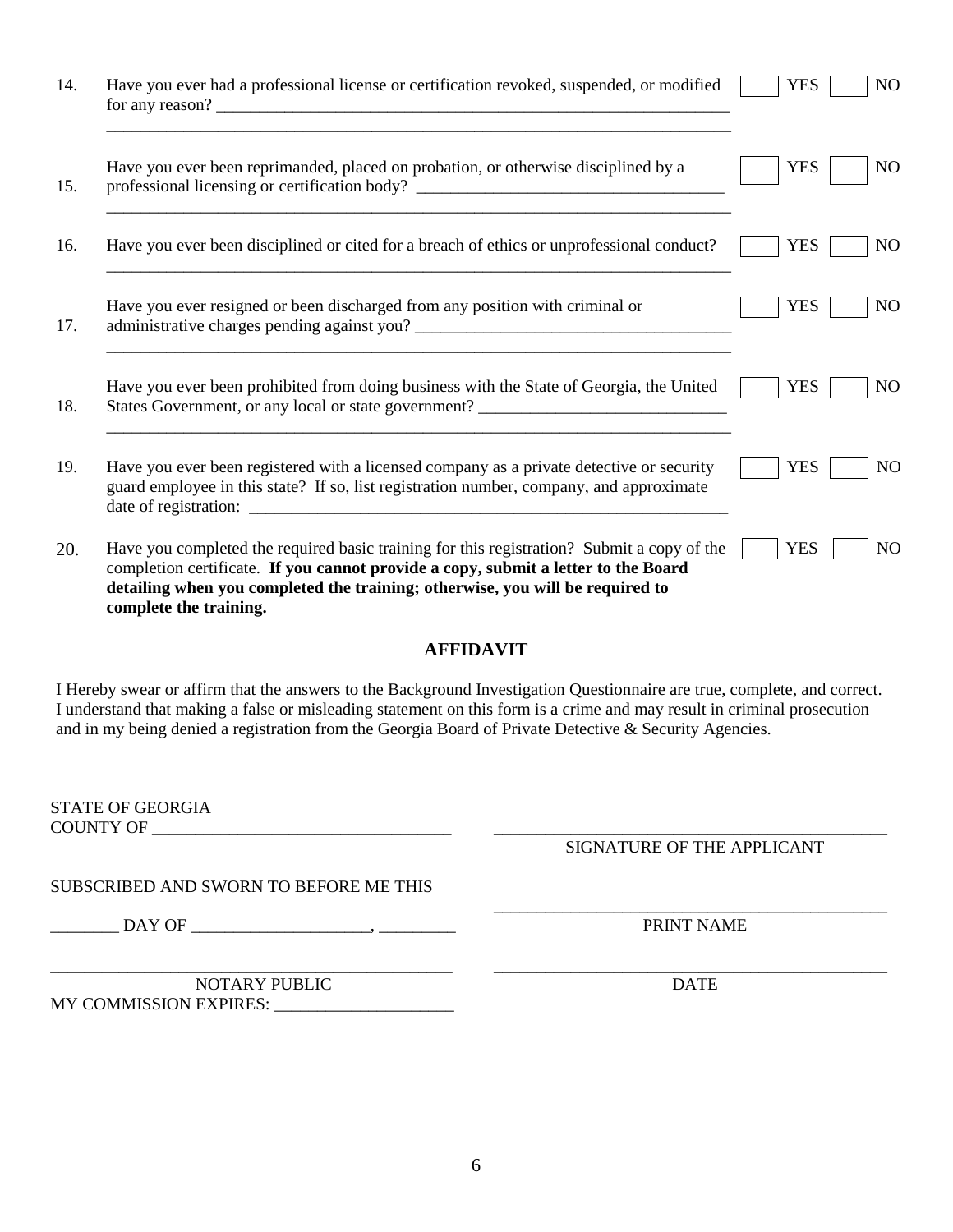## **ADDRESS HISTORY**

## **STARTING WITH YOUR CURRENT ADDRESS**, LIST YOUR PREVIOUS ADDRESSES FOR THE PAST **FIVE(5**) YEARS. DATES MUST BE PROVIDED, **WITHOUT GAPS**. IF NECESSARY, USE ADDITIONAL PAGES.

|             | <b>DATES</b> |                |             |              | <b>ZIP</b> |
|-------------|--------------|----------------|-------------|--------------|------------|
| <b>FROM</b> | <b>TO</b>    | STREET ADDRESS | <b>CITY</b> | <b>STATE</b> | CODE       |
|             |              |                |             |              |            |
|             |              |                |             |              |            |
|             |              |                |             |              |            |
|             |              |                |             |              |            |
|             |              |                |             |              |            |
|             |              |                |             |              |            |
|             |              |                |             |              |            |
|             |              |                |             |              |            |
|             |              |                |             |              |            |
|             |              |                |             |              |            |
|             |              |                |             |              |            |
|             |              |                |             |              |            |

# **EMPLOYMENT HISTORY**

**STARTING WITH YOUR CURRENT EMPLOYER**, LIST YOUR EMPLOYMENT FOR THE PAST **FIVE (5)**  YEARS. ALL TIME MUST BE ACCOUNTED FOR, INCLUDING PERIODS OF UNEMPLOYMENT. ALL BLOCKS MUST BE COMPLETED. IF NECESSARY, USE ADDITIONAL PAGES.

|             | <b>DATES</b> | <b>POSITION</b> |             |                   |
|-------------|--------------|-----------------|-------------|-------------------|
| <b>FROM</b> | <b>TO</b>    | <b>EMPLOYER</b> | <b>HELD</b> | <b>SUPERVISOR</b> |
|             |              |                 |             |                   |
|             |              |                 |             |                   |
|             |              |                 |             |                   |
|             |              |                 |             |                   |
|             |              |                 |             |                   |
|             |              |                 |             |                   |
|             |              |                 |             |                   |
|             |              |                 |             |                   |
|             |              |                 |             |                   |
|             |              |                 |             |                   |
|             |              |                 |             |                   |
|             |              |                 |             |                   |
|             |              |                 |             |                   |
|             |              |                 |             |                   |
|             |              |                 |             |                   |
|             |              |                 |             |                   |
|             |              |                 |             |                   |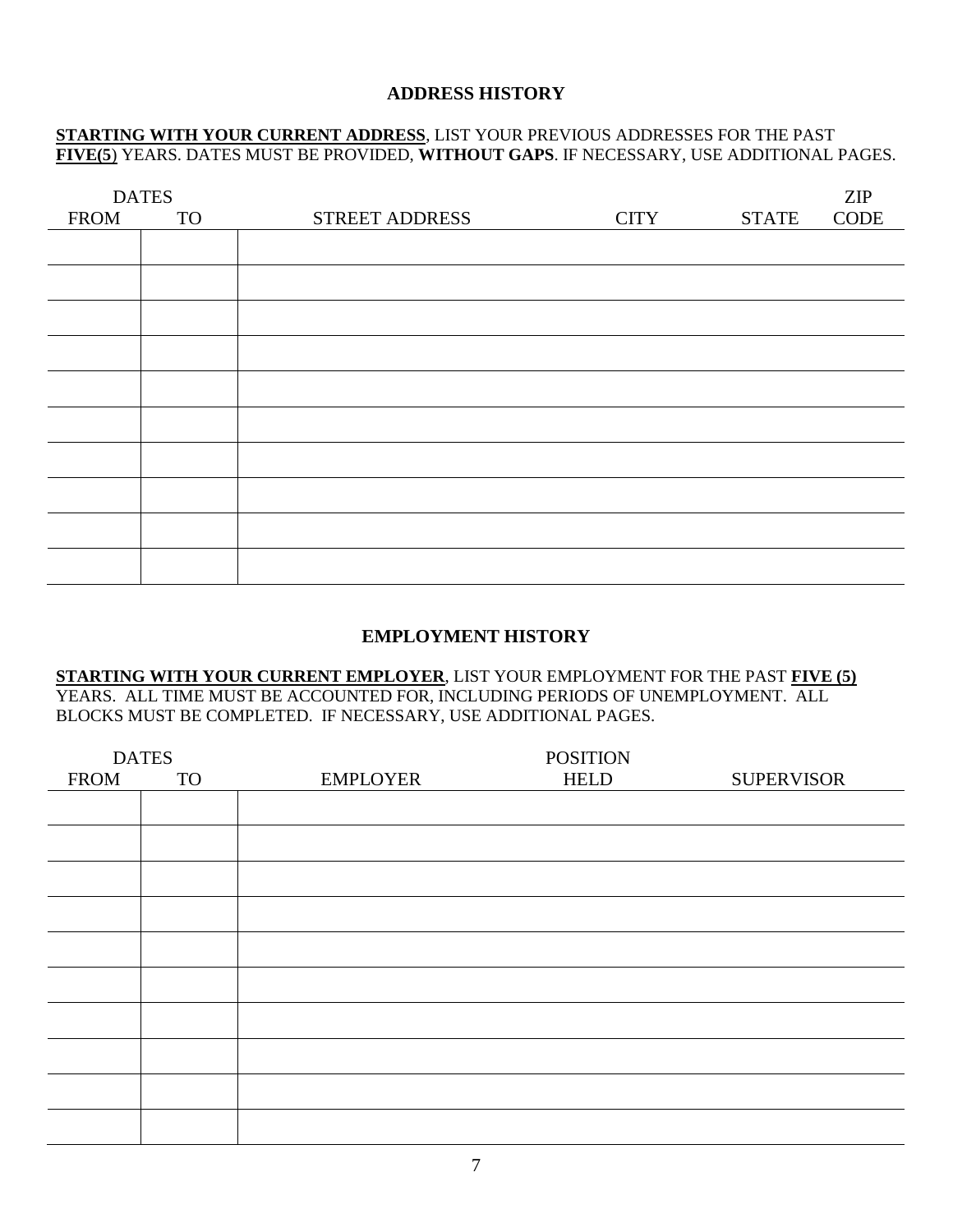

# **OFFICE OF SECRETARY OF STATE PROFESSIONAL LICENSING BOARDS DIVISION 237 Coliseum Drive Macon, Georgia 31217 (478) 207-2440**

# **CONSENT FORM**

I hereby authorize the Georgia Board of Private Detective & Security Agencies ("Board") to receive any Georgia criminal history record information pertaining to me which may be in the files of any state or local criminal justice agency in Georgia.

| Full Name (Print) |                                                                                                                                           |                                                                                                                                                                    |                                                        |  |  |
|-------------------|-------------------------------------------------------------------------------------------------------------------------------------------|--------------------------------------------------------------------------------------------------------------------------------------------------------------------|--------------------------------------------------------|--|--|
|                   | Physical Address (P.O. Boxes NOT Accepted)                                                                                                |                                                                                                                                                                    |                                                        |  |  |
| <b>Sex</b>        | Race                                                                                                                                      | Date of Birth                                                                                                                                                      | <b>Social Security Number</b>                          |  |  |
|                   | One of the following must be checked:                                                                                                     | This authorization is valid for 90/180/__ (circle one) days from date of signature.<br>history background checks for the duration of my licensure with this state. | give consent to the Board to perform periodic criminal |  |  |
|                   | <b>Signature of Applicant</b>                                                                                                             |                                                                                                                                                                    | Date                                                   |  |  |
|                   | Special licensure provisions (check if applicable):<br>Working with mentally disabled<br>Working with elder care<br>Working with children |                                                                                                                                                                    | АТТАСН РНОТО<br>2 X 3                                  |  |  |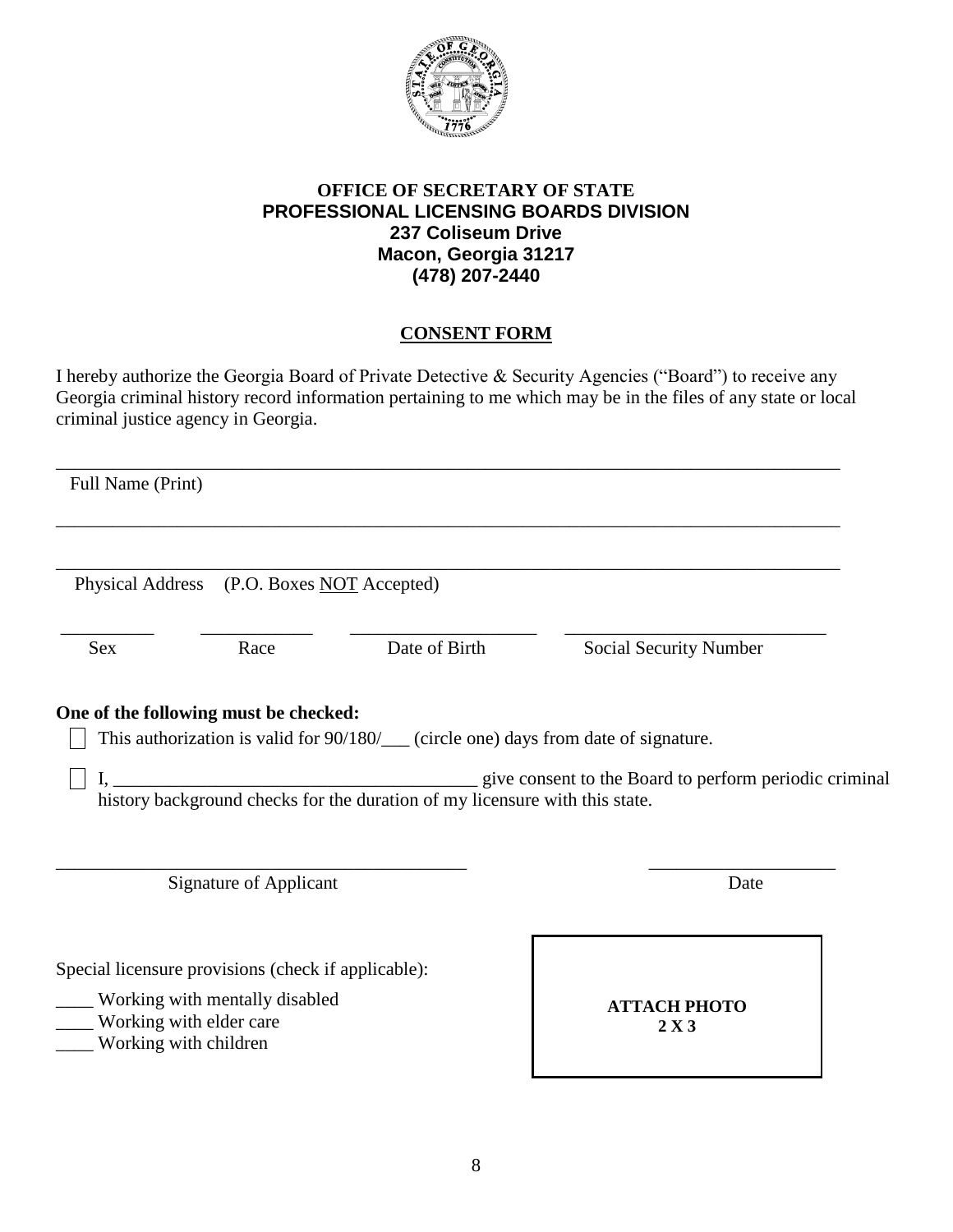### **ADDITIONAL EXPERIENCE**

List any additional experience you have which has not been addressed and which you feel qualifies you for registration under the Private Detective and Security Agencies Act. Attach any documentation necessary as proof of training and/or experience.

## **AFFIDAVITS**

I certify and declare that I am of good moral character and that all information contained in this application is true and correct, to the best of my knowledge. I understand that any willful omission or falsification of pertinent information required in the application is justification for the denial, suspension, or revocation of my registration by the Board.

I also understand that if I have made a false statement on the application, or if I am found to have been convicted of a felony and have not had all of my civil rights restored pursuant to the law, **the Board may suspend my registration without a prior hearing.** I shall be entitled to a hearing after the suspension of my registration.

STATE OF GEORGIA COUNTY OF \_\_\_\_\_\_\_\_\_\_\_\_\_\_\_\_\_\_\_\_\_\_\_\_\_\_\_\_\_\_\_\_\_\_\_

SUBSCRIBED AND SWORN TO BEFORE ME THIS

\_\_\_\_\_\_\_\_ DAY OF \_\_\_\_\_\_\_\_\_\_\_\_\_\_\_\_\_\_\_\_\_, \_\_\_\_\_\_\_\_\_

\_\_\_\_\_\_\_\_\_\_\_\_\_\_\_\_\_\_\_\_\_\_\_\_\_\_\_\_\_\_\_\_\_\_\_\_\_\_\_\_\_\_\_\_\_\_\_ NOTARY PUBLIC MY COMMISSION EXPIRES:

I certify and declare that the above employee has been given the minimum training required under the rules and regulations of the Board, and that the employee is qualified by training to be registered as an employee by the Private Detective and Security Agencies Board. I further certify and declare that a name character background check has been made by my company on the employee, which indicates that the employee has had no felony convictions and has not displayed a disregard for the law.

STATE OF GEORGIA COUNTY OF \_\_\_\_\_\_\_\_\_\_\_\_\_\_\_\_\_\_\_\_\_\_\_\_\_\_\_\_\_\_\_\_\_\_\_

SUBSCRIBED AND SWORN TO BEFORE ME THIS

\_\_\_\_\_\_\_\_ DAY OF \_\_\_\_\_\_\_\_\_\_\_\_\_\_\_\_\_\_\_\_\_, \_\_\_\_\_\_\_\_\_

\_\_\_\_\_\_\_\_\_\_\_\_\_\_\_\_\_\_\_\_\_\_\_\_\_\_\_\_\_\_\_\_\_\_\_\_\_\_\_\_\_\_

\_\_\_\_\_\_\_\_\_\_\_\_\_\_\_\_\_\_\_\_\_\_\_\_\_\_\_\_\_\_\_\_\_\_\_\_\_\_\_\_\_\_ SIGNATURE OF THE EMPLOYER

DATE

| NOTARY PUBLIC          |  |
|------------------------|--|
| MY COMMISSION EXPIRES: |  |

9

\_\_\_\_\_\_\_\_\_\_\_\_\_\_\_\_\_\_\_\_\_\_\_\_\_\_\_\_\_\_\_\_\_\_\_\_\_\_\_\_\_\_ SIGNATURE OF THE APPLICANT

\_\_\_\_\_\_\_\_\_\_\_\_\_\_\_\_\_\_\_\_\_\_\_\_\_\_\_\_\_\_\_\_\_\_\_\_\_\_\_\_\_\_ DATE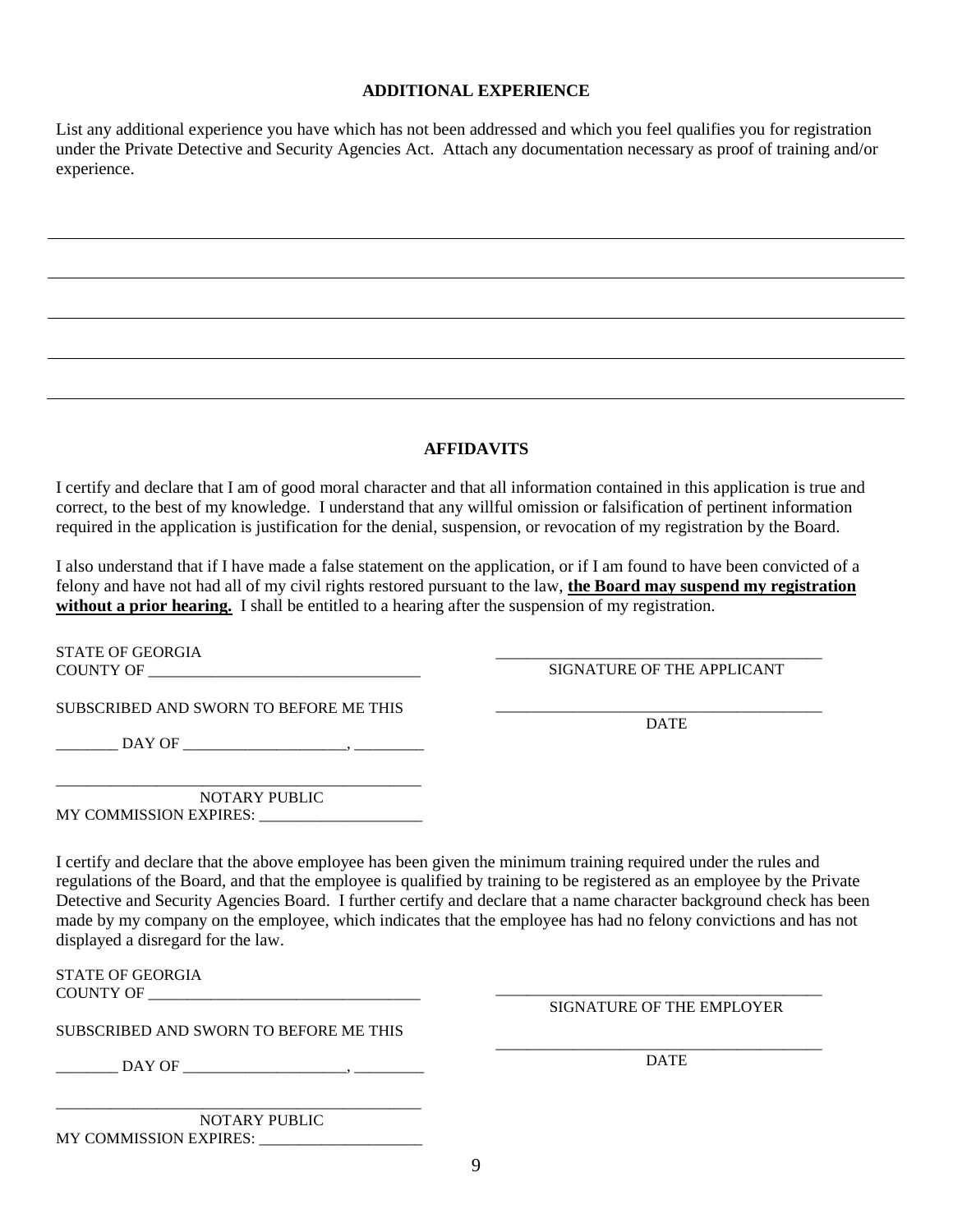## **GEORGIA BOARD OF PRIVATE DETECTIVES & SECURITY AGENCIES 237 COLISEUM DRIVE MACON, GA 31217 TELEPHONE 478.207.2440 www.sos.ga.gov/plb/detective**

# **APPLICATION FOR WEAPON PERMIT**

**TYPE OF WEAPON APPLIED FOR:**

**EXPOSED : SHOTGUN** \*\* REQUIRES WRITTEN REQUEST FROM EMPLOYER, DETAILING DUTIES

\*\*\***ALL APPLICATIONS FOR WEAPON PERMIT REQUIRE CERTIFICATION OF RANGE SCORES\*\*\* CONCEALED** \*\* REQUIRES WRITTEN REQUEST FROM EMPLOYER, DETAILING DUTIES

### **EMPLOYEE INFORMATION**

| <b>EMPLOYEE NAME:</b>                             |                     |              |                   |  | <b>REGISTRATION NO.*</b>                                        |  |  |  |  |
|---------------------------------------------------|---------------------|--------------|-------------------|--|-----------------------------------------------------------------|--|--|--|--|
| <b>FIRST</b><br><b>MIDDLE</b>                     |                     |              | <b>LAST</b>       |  | *FOR CHANGE<br>APPLICATIONS ONLY                                |  |  |  |  |
| <b>COMPANY AFFILIATION</b>                        |                     |              |                   |  |                                                                 |  |  |  |  |
|                                                   | <b>COMPANY NAME</b> |              |                   |  | THIS SECTION MUST BE COMPLETED<br><b>COMPANY LICENSE NUMBER</b> |  |  |  |  |
| ADDRESS(STREET, SUITE #)<br>EMPLOYEE'S JOB TITLE: | <b>CITY</b>         | <b>STATE</b> | <b>ZIP CODE</b>   |  | <b>COMPANY TELEPHONE NUMBER</b>                                 |  |  |  |  |
| <b>TRAINING INFORMATION</b>                       |                     |              |                   |  |                                                                 |  |  |  |  |
|                                                   |                     |              |                   |  |                                                                 |  |  |  |  |
| PLACE & DATE OF CLASSROOM INSTRUCTION             |                     |              | <b>INSTRUCTOR</b> |  | LICENSE NO.                                                     |  |  |  |  |
| PLACE & DATE OF FIREARMS INSTRUCTION              |                     |              | <b>INSTRUCTOR</b> |  | LICENSE NO.                                                     |  |  |  |  |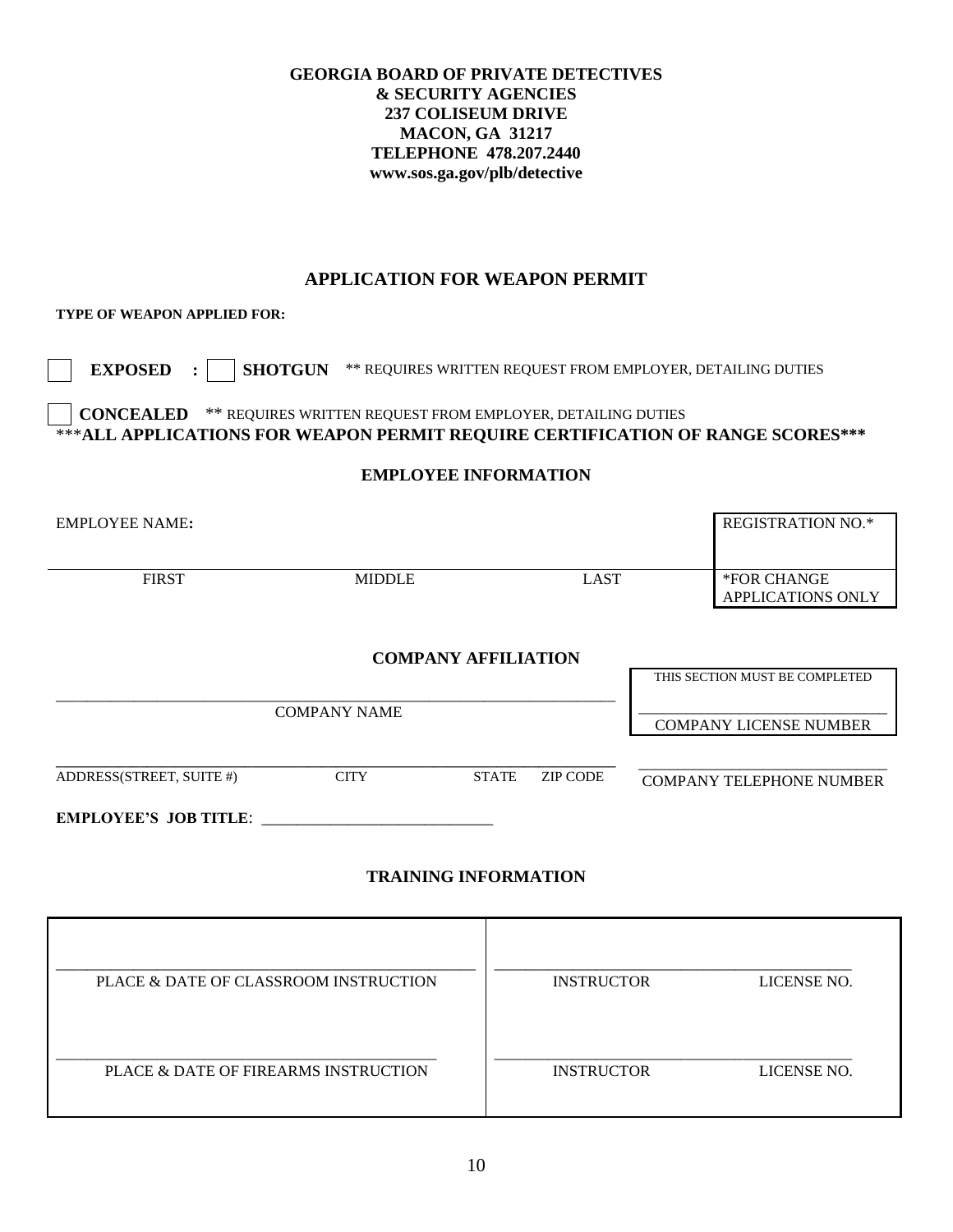## **BOARD RULE 509-4-.01(1) & (2) WEAPONS. AMENDED.**

(1) No person licensed by the board to carry a firearm shall carry any firearm which is not in operable condition and capable of firing live ammunition, and when carrying such a weapon, the licensee shall have on his person live ammunition capable of being fired in the weapon which he carries.

(2) No person licensed or registered by the board to provide security services shall carry a firearm while performing services for a private security agency or in-house security agency except while providing actual security services or while going directly to and from work (no stopovers allowed en route to or from work). Under no condition will a licensee, registrant or any other employee or agent of a licensee carry any sort of firearm or have anyone accompanying them who is carrying a firearm while soliciting new or prospective clients.

# **TRAINING AFFIDAVITS**

I have read Board Rule 509-4-.01(1)  $\&$  (2) and understand my responsibility to abide by the mandates of the rule. If granted a permit, I shall wear the firearm in the manner prescribed by law.

\_\_\_\_\_\_\_\_\_\_\_\_\_\_\_\_\_\_\_\_\_\_\_\_\_\_\_\_\_\_\_ DATE

\_\_\_\_\_\_\_\_\_\_\_\_\_\_\_\_\_\_\_\_\_\_\_\_\_\_\_\_\_\_\_\_\_\_\_\_\_\_\_\_\_\_\_\_\_\_\_\_\_\_\_\_\_\_\_\_ SIGNATURE OF THE APPLICANT

STATE OF GEORGIA COUNTY OF \_\_\_\_\_\_\_\_\_\_\_\_\_\_\_\_\_\_\_\_\_\_\_\_\_\_\_\_\_\_\_\_\_\_\_

SUBSCRIBED AND SWORN TO BEFORE ME THIS

\_\_\_\_\_\_\_\_ DAY OF \_\_\_\_\_\_\_\_\_\_\_\_\_\_\_\_\_\_\_\_\_, \_\_\_\_\_\_\_\_\_

\_\_\_\_\_\_\_\_\_\_\_\_\_\_\_\_\_\_\_\_\_\_\_\_\_\_\_\_\_\_\_\_\_\_\_\_\_\_\_\_\_\_\_\_\_\_\_ NOTARY PUBLIC MY COMMISSION EXPIRES:

I declare that the above employee is qualified to carry a firearm by reason of having received classroom instruction in the use of firearms by a board-approved instructor, having received firearm range instruction, and having passed the Firearm Training Curriculum for Handguns as required in Rule 509-3-.10.

\_\_\_\_\_\_\_\_\_\_\_\_\_\_\_\_\_\_\_\_\_\_\_\_\_\_\_\_\_\_\_ DATE

\_\_\_\_\_\_\_\_\_\_\_\_\_\_\_\_\_\_\_\_\_\_\_\_\_\_\_\_\_\_\_\_\_\_\_\_\_\_\_\_\_\_\_\_\_\_\_\_\_\_\_\_\_\_\_\_ SIGNATURE AND TITLE OF THE EMPLOYER

STATE OF GEORGIA COUNTY OF

SUBSCRIBED AND SWORN TO BEFORE ME THIS

\_\_\_\_\_\_\_\_ DAY OF \_\_\_\_\_\_\_\_\_\_\_\_\_\_\_\_\_\_\_\_\_, \_\_\_\_\_\_\_\_\_

\_\_\_\_\_\_\_\_\_\_\_\_\_\_\_\_\_\_\_\_\_\_\_\_\_\_\_\_\_\_\_\_\_\_\_\_\_\_\_\_\_\_\_\_\_\_\_ NOTARY PUBLIC MY COMMISSION EXPIRES: \_\_\_\_\_\_\_\_\_\_\_\_\_\_\_\_\_\_\_\_\_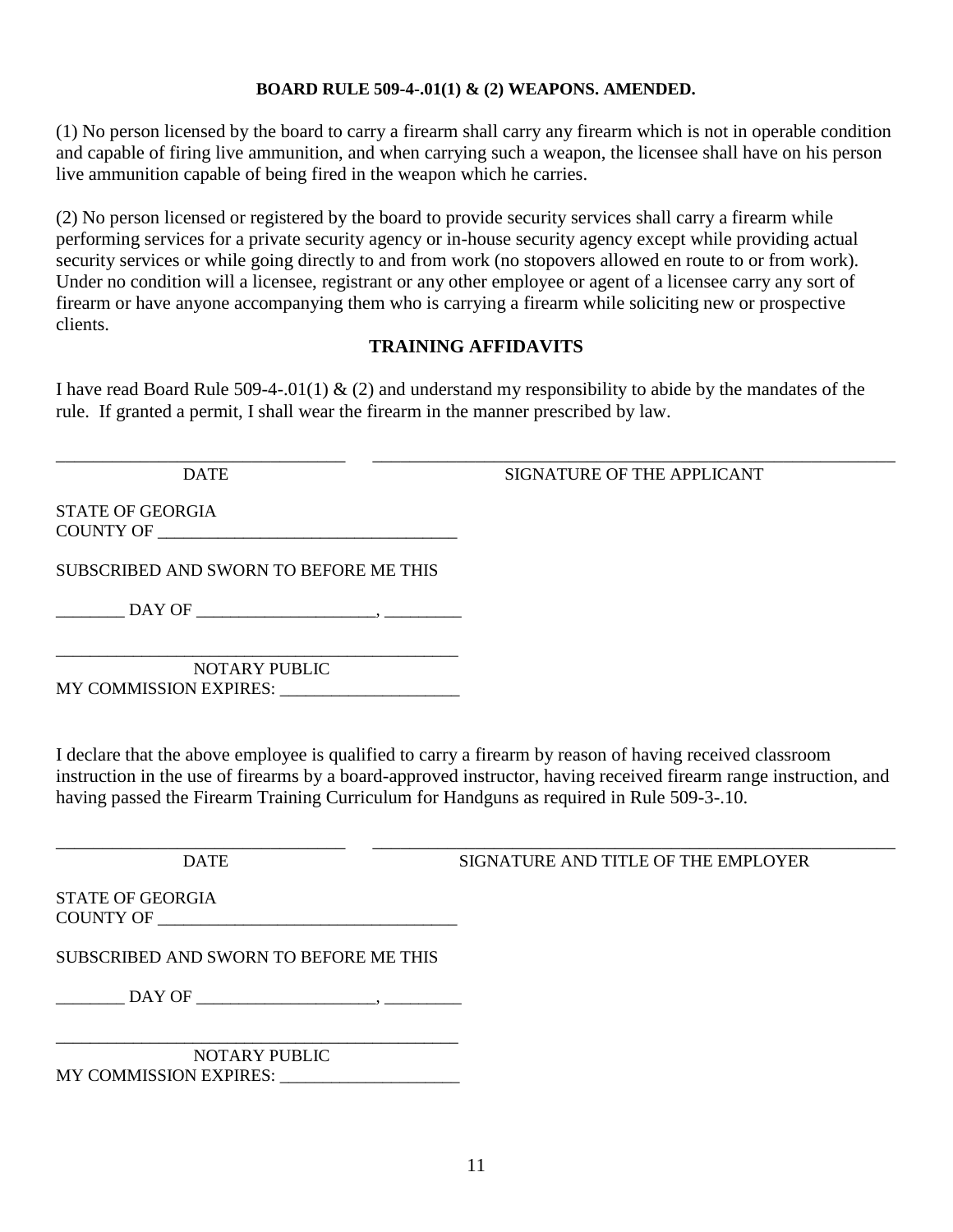### **EMPLOYER REQUEST FOR CONCEALED WEAPON PERMIT**

This form must be completed by the employer and accompanied by an application for a concealed weapon permit for the referenced employee. A detailed description of the duties of the employee and the need for the employee to carry a concealed weapon must be made, with complete justification in support of the request.

TO : Georgia State Board of Private Detective & Security Agencies

FROM :

Print Name of License Holder for the Company

I hereby make request for a concealed weapon permit to be issued to \_\_\_\_\_\_\_\_\_\_\_\_\_ Company Name and License Number

Print Name of Employee

I have detailed below the specific duties that the employee will be assigned, along with complete justification of the necessity of carrying of a weapon in a concealed manner:

I certify and declare that the information presented in this request for a concealed weapon permit is a true description of the actual job duties that are or will be assigned to the above-named employee and a true representation of the facts in support of the necessity for carrying a concealed weapon in the performance of these duties. I understand that any intentional misrepresentation of the facts in support of this application for concealed weapon permit will be grounds for disciplinary action by the Board up to and including revocation of my license.

STATE OF GEORGIA COUNTY OF \_\_\_\_\_\_\_\_\_\_\_\_\_\_\_\_\_\_\_\_\_\_\_\_\_\_\_\_\_\_\_\_\_\_\_

SUBSCRIBED AND SWORN TO BEFORE ME THIS

\_\_\_\_\_\_\_\_ DAY OF \_\_\_\_\_\_\_\_\_\_\_\_\_\_\_\_\_\_\_\_\_, \_\_\_\_\_\_\_\_\_

\_\_\_\_\_\_\_\_\_\_\_\_\_\_\_\_\_\_\_\_\_\_\_\_\_\_\_\_\_\_\_\_\_\_\_\_\_\_\_\_\_\_\_\_\_\_\_ SIGNATURE OF THE LICENSE HOLDER

> \_\_\_\_\_\_\_\_\_\_\_\_\_\_\_\_\_\_\_\_\_\_\_\_\_\_\_\_\_\_\_ DATE

\_\_\_\_\_\_\_\_\_\_\_\_\_\_\_\_\_\_\_\_\_\_\_\_\_\_\_\_\_\_\_\_\_\_\_\_\_\_\_\_\_\_\_\_\_\_\_ NOTARY PUBLIC MY COMMISSION EXPIRES: \_\_\_\_\_\_\_\_\_\_\_\_\_\_\_\_\_\_\_\_\_